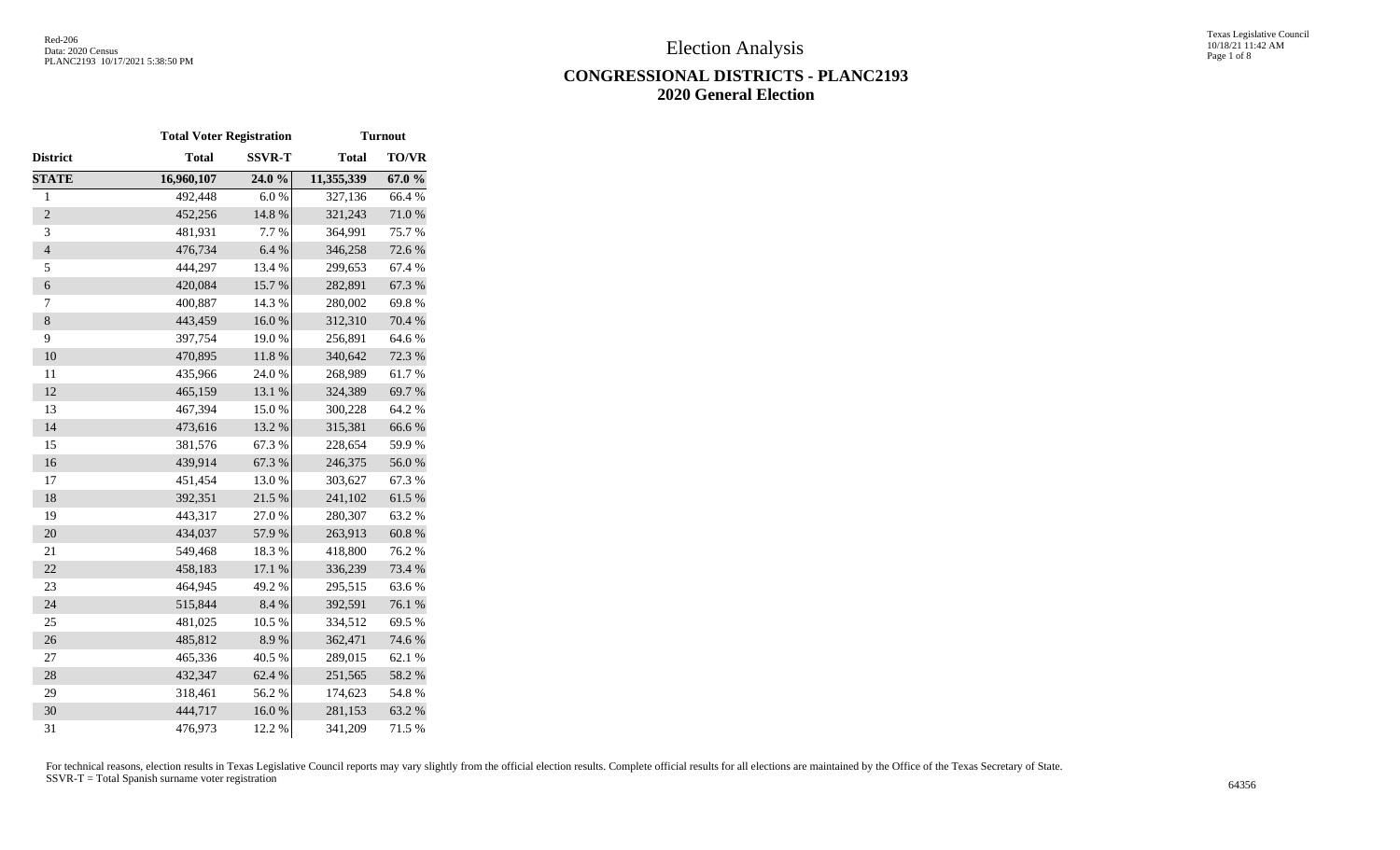Texas Legislative Council 10/18/21 11:42 AM Page 2 of 8

# **CONGRESSIONAL DISTRICTS - PLANC2193 2020 General Election**

|          | <b>Total Voter Registration</b> |               | <b>Turnout</b> |              |  |  |  |  |
|----------|---------------------------------|---------------|----------------|--------------|--|--|--|--|
| District | <b>Total</b>                    | <b>SSVR-T</b> | <b>Total</b>   | <b>TO/VR</b> |  |  |  |  |
| 32       | 395,735                         | 16.1 %        | 265,313        | 67.0%        |  |  |  |  |
| 33       | 322,372                         | 35.6 %        | 188,476        | 58.5%        |  |  |  |  |
| 34       | 384,803                         | 80.2%         | 206,339        | 53.6 %       |  |  |  |  |
| 35       | 427,321                         | 36.0%         | 263,761        | 61.7%        |  |  |  |  |
| 36       | 455,155                         | 16.2%         | 305,177        | 67.0%        |  |  |  |  |
| 37       | 537,118                         | 13.8%         | 385,927        | 71.9%        |  |  |  |  |
| 38       | 478,963                         | 13.2 %        | 357,671        | 74.7 %       |  |  |  |  |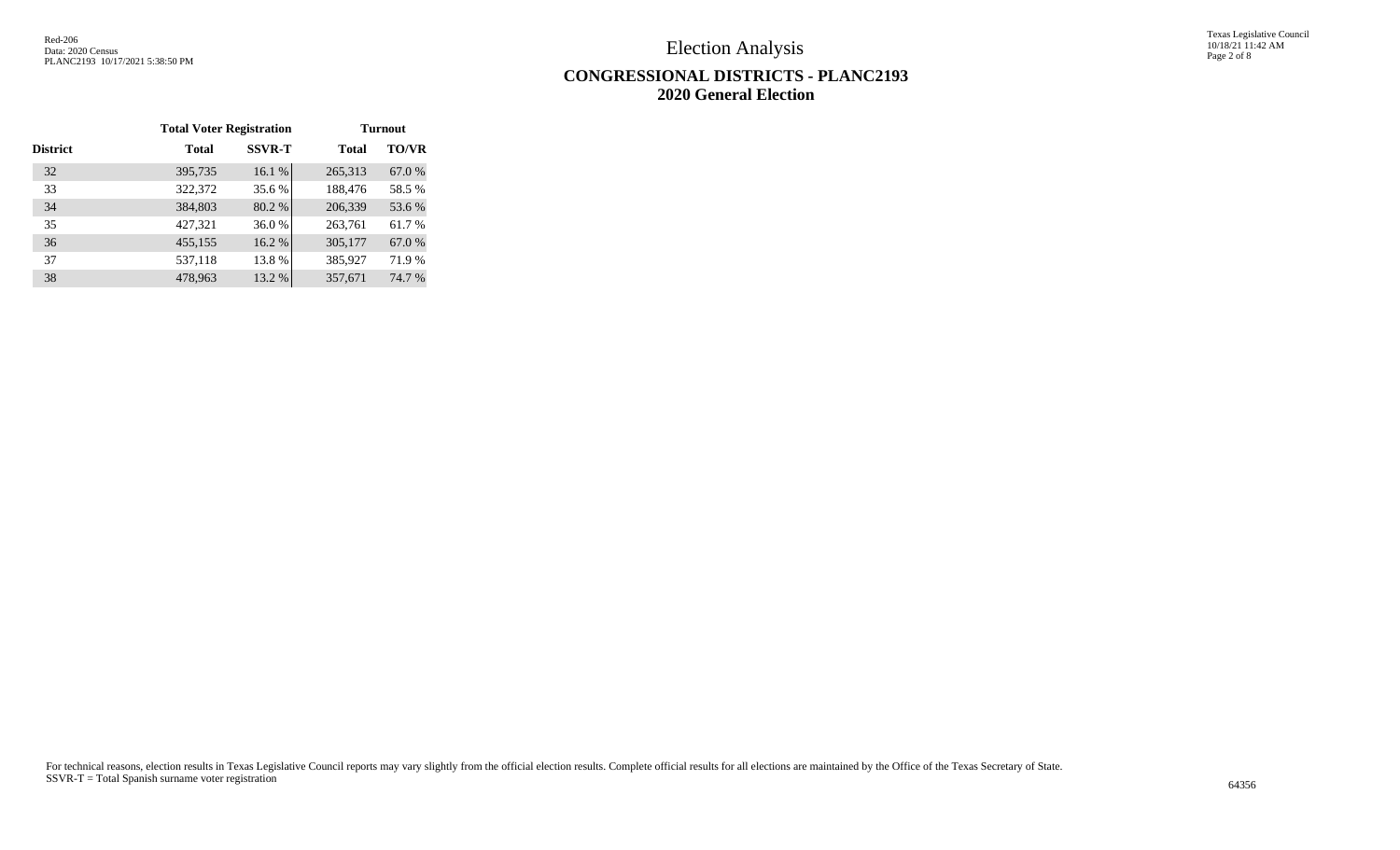## **CONGRESSIONAL DISTRICTS - PLANC2193 2020 General Election**

|                 |                  |        |                  |        | <b>PRESIDENT</b> |         |                  |          |            |         |                  |               |                  | <b>U.S. SEN</b> |            |         |                  |         | <b>RR COMM1</b>  |                |
|-----------------|------------------|--------|------------------|--------|------------------|---------|------------------|----------|------------|---------|------------------|---------------|------------------|-----------------|------------|---------|------------------|---------|------------------|----------------|
| <b>District</b> | <b>Biden-D</b>   |        | <b>Trump-R</b>   |        | Jorgensen-L      |         | <b>Hawkins-G</b> |          | Write-In-W |         | Cornyn-R         |               | <b>Hegar-D</b>   |                 | McKennon-L |         | <b>Collins-G</b> |         | Castaneda-D      |                |
| <b>STATE</b>    | 5,257,513 46.5 % |        | 5,889,022 52.0 % |        | $126,212$ 1.1 %  |         | 33,378           | $0.3\%$  | 10,927     | $0.1\%$ | 5,961,643 53.5 % |               | 4,887,309 43.9 % |                 | 209,623    | $1.9\%$ | 81,753           | $0.7\%$ | 4,791,167 43.6 % |                |
|                 | 86,265           | 26.5 % | 235,834 72.4 %   |        | 3,000            | 0.9%    | 654              | $0.2\%$  | 144        | $0.0\%$ | 234,290          | 72.6 %        | 82,857           | 25.7 %          | 4,505      | 1.4%    | 1,280            | $0.4\%$ | 79,241           | 24.7 %         |
| 2               | 121,785          | 37.9 % | 194,922 60.7 %   |        | 3,730            | 1.2 %   | 745              | $0.2 \%$ | 51         | 0.0 %   | 197,396          | 62.1 %        | 112,849          | 35.5 %          | 5,895      | 1.9 %   | 1,810            | $0.6\%$ | 110,159          | 35.1 %         |
| 3               | 152,288          | 41.9%  | 204,514 56.3 %   |        | 4,660            | 1.3%    | 867              | $0.2\%$  | 1,101      | $0.3\%$ | 211,016          | 59.3%         | 136,328          | 38.3 %          | 6,307      | 1.8%    | 2,003            | 0.6 %   | 131,284          | 37.6 %         |
| $\overline{4}$  | 125,335          | 36.3 % | 214,704          | 62.2 % | 3,546            | $1.0\%$ | 770              | 0.2 %    | 768        | $0.2\%$ | 218,313          | 64.2 %        | 114,465          | 33.7 %          | 5,479      | 1.6 %   | 1,750            | 0.5%    | 109,900          | 32.8%          |
| .5              | 113,812          | 38.2 % | 180,703          | 60.6 % | 2,709            | 0.9%    | 936              | 0.3%     | 65         | 0.0 %   | 181,496          | 61.2%         | 107,677          | 36.3 %          | 4,896      | 1.7 %   | 2,273            | 0.8%    | 106,640          | 36.2 %         |
| 6               | 105,394          | 37.4 % | 172,920          | 61.3%  | 2,829            | 1.0%    | 730              | 0.3%     | 300        | 0.1%    | 173,646          | 62.1 %        | 99,212           | 35.5 %          | 4,909      | 1.8 %   | 1,972            | 0.7%    | 97,155           | 35.0%          |
| 7               | 179,334          | 64.2 % | 96,259           | 34.4 % | 2,784            | $1.0\%$ | 894              | 0.3 %    | 195        | 0.1%    | 102,088          | 37.4 %        | 164,978          | 60.4 %          | 4,304      | $1.6\%$ | 1,938            | 0.7%    | 160,084          | 59.6 %         |
| 8               | 111,707          | 35.8%  | 196,571          | 62.9%  | 3,135            | 1.0 %   | 821              | 0.3 %    | 76         | 0.0 %   | 195,507          | 63.5 %        | 104,649          | 34.0 %          | 5,640      | 1.8%    | 1,921            | 0.6%    | 102,058          | 33.5 %         |
| 9               | 195,401          | 76.1 % | 58,346           | 22.7 % | 1,819            | 0.7%    | 904              | 0.4%     | 154        | 0.1%    | 60,239           | 24.0 %        | 184,448          | 73.4 %          | 4,082      | $1.6\%$ | 2,373            | 0.9%    | 183,524          | 73.9 %         |
| 10              | 134,799          | 39.7 % | 198,754          | 58.5 % | 4,786            | 1.4 %   | 848              | $0.2 \%$ | 721        | 0.2 %   | 202,974          | 60.5 %        | 124,681          | 37.1 %          | 6,440      | 1.9 %   | 1,631            | 0.5%    | 118,943          | 36.0%          |
| 11              | 77,921           | 29.1 % | 186,034          | 69.4 % | 3,199            | 1.2%    | 652              | 0.2%     | 190        | 0.1%    | 184,762          | 69.7%         |                  | 73,671 27.8 %   | 5,223      | 2.0 %   | 1,372            | $0.5\%$ | 71,687           | 27.3 %         |
| 12              | 130,111          | 40.1 % | 188,548          | 58.2 % | 4,361            | 1.3 %   | 916              | 0.3%     | 163        | 0.1%    | 192,538          | 59.9 %        | 120,254 37.4 %   |                 | 6,741      | 2.1 %   | 2,118            | 0.7%    | 115,124          | 36.2 %         |
| 13              | 79,191           | 26.4 % | 215,322 71.9 %   |        | 3,919            | 1.3%    | 828              | 0.3%     | 187        | $0.1\%$ | 214,469          | 72.5 %        |                  | 73,441 24.8 %   | 6,061      | 2.0 %   | 1,769            | 0.6%    | 69,755           | 23.9%          |
| 14              | 110,050          | 35.0 % | 199,663          | 63.5 % | 3,659            | 1.2 %   | 714              | 0.2 %    | 315        | 0.1%    | 198,259          | 64.0%         | 104,028 33.6 %   |                 | 5,872      | 1.9%    | 1,756            | 0.6%    | 101,051          | 33.0 %         |
| 15              | 109,172          | 48.1 % | 115,719 50.9 %   |        | 1,470            | $0.6\%$ | 721              | 0.3%     | 120        | 0.1%    | 111,035          | 50.8%         | 100,819 46.1 %   |                 | 4,495      | 2.1 %   | 2,421            | 1.1%    | 104,775          | 48.7%          |
| 16              | 163,538          | 66.9 % | 76,993           | 31.5 % | 2,444            | 1.0 %   | 1,294            | 0.5%     | 0          | 0.0 %   | 73,336           | 30.9 %        | 151,216 63.6 %   |                 | 7,526      | 3.2 %   | 5,510            | 2.3 %   | 147,221          | 62.9 %         |
| 17              | 114,550          | 37.9 % | 182,788          | 60.5 % | 3,668            | 1.2 %   | 775              | $0.3\%$  | 429        | 0.1%    | 182,762          | 61.5 %        | 107,084          | 36.0 %          | 5,626      | 1.9 %   | 1,791            | $0.6\%$ | 101,958          | 34.8%          |
| 18              | 177,430          | 73.6 % | 60,407           | 25.1 % | 2,350            | 1.0%    | 902              | 0.4%     | 7          | 0.0 %   | 62,766           | 26.5 %        | 166,941          | 70.5 %          | 4,683      | 2.0 %   | 2,300            | $1.0\%$ | 165,094          | 70.5 %         |
| 19              | 73,170           | 26.2 % | 202,434          | 72.3 % | 3,326            | 1.2 %   | 661              | 0.2%     | 214        | 0.1%    | 201,522          | 73.1 %        | 66,919           | 24.3 %          | 5,761      | 2.1 %   | 1,502            | 0.5%    | 64,031           | 23.5 %         |
| 20              | 172,332          | 65.7 % | 85,690           | 32.7 % | 3,013            | 1.1 %   | 1,171            | 0.4%     | 176        | 0.1%    | 88,023           | 34.5 %        | 159,096          | 62.3%           | 5,783      | 2.3 %   | 2,542            | 1.0%    |                  | 161,576 63.6 % |
| 21              | 164,243          | 39.4 % | 246,188          | 59.1 % | 5,118            | 1.2%    | 969              | 0.2 %    | 288        | 0.1%    | 254,133          | 61.5 %        | 149,550 36.2 %   |                 | 7,197      | 1.7%    | 2,080            | 0.5%    | 146,972          | 36.1 %         |
| 22              | 138,243          | 41.2%  | 191,927          | 57.3 % | 3,486            | 1.0%    | 913              | 0.3%     | 662        | 0.2 %   | 195,165          | 59.4 %        | 126,204 38.4 %   |                 | 5,408      | 1.6 %   | 1,727            | 0.5%    | 122,858          | 38.0%          |
| 23              | 134,574          | 45.8%  | 155,579          | 52.9%  | 2,940            | 1.0%    | 820              | 0.3%     | 127        | $0.0\%$ | 154,703          | 54.0%         | 123,711          | 43.2 %          | 5,212      | 1.8%    | 2,619            | 0.9%    |                  | 124,514 44.1 % |
| 24              | 168,176          | 43.0 % | 216,381          | 55.4 % | 5,169            | 1.3 %   | 1,030            | 0.3%     | 107        | 0.0 %   | 231,655          | 59.4 %        | 149,321 38.3 %   |                 | 6,756      | 1.7%    | 2,167            | 0.6 %   | 145,129          | 37.7 %         |
| 25              | 112,494          | 33.7 % | 216,697          | 64.9 % | 3,602            | 1.1%    | 832              | 0.2 %    | 230        | 0.1%    | 217,356          | 65.7 %        | 105,280 31.8 %   |                 | 5,997      | 1.8%    | 2,058            | $0.6\%$ |                  | 101,642 31.1 % |
| 26              | 144,834          | 40.0 % | 212,009          | 58.5 % | 4,422            | 1.2 %   | 787              | 0.2 %    | 216        | 0.1%    | 218,387          | 60.9%         | 130,949 36.5 %   |                 | 7,087      | 2.0%    | 2,000            | 0.6 %   | 124,258          | 35.3 %         |
| 27              | 109,725          | 38.1 % | 174,262          | 60.5 % | 2,961            | 1.0%    | 811              | 0.3%     | 420        | 0.1%    | 172,548          | 60.9%         | 103,677          | 36.6 %          | 5,065      | 1.8%    | 1,816            | 0.6 %   | 102,896          | 36.8%          |
| 28              | 131,699          | 52.8%  | 114,156          | 45.8%  | 2,235            | 0.9%    | 859              | 0.3%     | 308        | 0.1%    | 108,359          | 45.1 %        | 124,234          | 51.7%           | 4,723      | 2.0 %   | 2,852            | 1.2 %   |                  | 127,396 53.7 % |
| 29              | 118,363          | 67.8%  | 54,205 31.0 %    |        | 1,341            | $0.8\%$ | 709              | 0.4%     | 2          | 0.0 %   | 52,381           | 31.1 %        | 110,807          | 65.7%           | 3,268      | 1.9%    | 2,094            | 1.2%    |                  | 113,798 67.9 % |
| 30              | 217,154          | 77.8%  | 58,692 21.0 %    |        | 2,226            | 0.8 %   | 1,194            | 0.4%     | 9          | 0.0 %   | 62,909           | 22.6 %        | 207,610 74.7 %   |                 | 4,729      | 1.7 %   | 2,752            | $1.0\%$ |                  | 207,827 75.1 % |
| 31              | 132,158          | 38.8%  | 201,379          | 59.1 % | 5,353            | $1.6\%$ | 905              | $0.3\%$  | 904        | 0.3%    | 203,467          | 60.7 %        | 123,329          | 36.8%           | 6,828      | 2.0%    | 1,636            | 0.5 %   | 115,930          | 35.1 %         |
| 32              | 172,785 65.6 %   |        | 85,991 32.7 %    |        | 3,323            | 1.3 %   | 1.067            | 0.4%     | 113        | 0.0 %   |                  | 93,487 35.7 % | 160,922 61.5 %   |                 | 4.960      | 1.9%    | 2,319            | 0.9%    |                  | 158,598 61.3%  |
|                 |                  |        |                  |        |                  |         |                  |          |            |         |                  |               |                  |                 |            |         |                  |         |                  |                |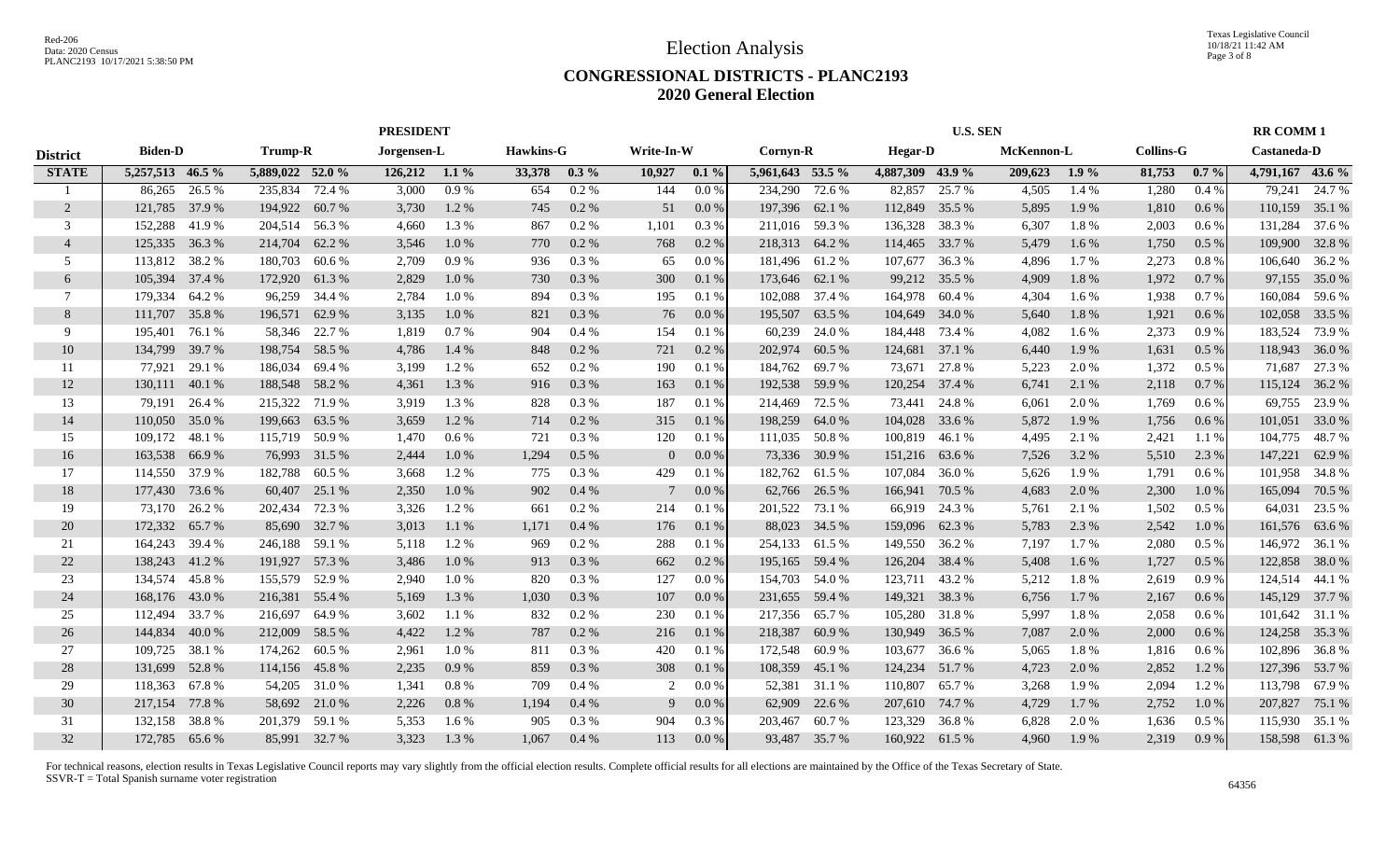Texas Legislative Council 10/18/21 11:42 AM Page 4 of 8

#### **CONGRESSIONAL DISTRICTS - PLANC2193 2020 General Election**

|                 | <b>RR COMM1</b>  |        |                  | <b>SUP CT CHIEF</b> |          |          |                  | SUP CT 6 |                  |        | <b>SUP CT 7</b> |         |                    |               |                  |        |                  |               |                  |         |
|-----------------|------------------|--------|------------------|---------------------|----------|----------|------------------|----------|------------------|--------|-----------------|---------|--------------------|---------------|------------------|--------|------------------|---------------|------------------|---------|
| <b>District</b> | <b>Wright-R</b>  |        | <b>Sterett-L</b> |                     | Gruene-G |          | <b>Hecht-R</b>   |          | <b>Meachum-D</b> |        | Ash-L           |         | <b>Bland-R</b>     |               | <b>Cheng-D</b>   |        | <b>Boyd-R</b>    |               | <b>Strange-L</b> |         |
| <b>STATE</b>    | 5,830,003 53.0 % |        | 247,568          | $2.3\%$             | 129,588  | $1.2\%$  | 5,825,773 53.0 % |          | 4,892,131 44.5 % |        | 277,432         | $2.5\%$ | $6,049,262$ 55.2 % |               | 4,902,218 44.8 % |        | 5,842,276 53.3 % |               | 256,665          | $2.3\%$ |
|                 | 233,715 72.9 %   |        | 5,778            | 1.8%                | 1,782    | 0.6%     | 231,515 72.2 %   |          | 83,274           | 26.0%  | 5,895           | 1.8%    | 237,073 74.2 %     |               | 82,569           | 25.8%  | 232,792          | 72.7 %        | 5,509            | 1.7%    |
| 2               | 193,308 61.6 %   |        | 7,099            | 2.3 %               | 3,167    | $1.0\%$  | 195,427 62.2 %   |          | 111,545 35.5 %   |        | 7,352           | 2.3 %   | 201,904 64.4 %     |               | 111,383          | 35.6 % | 195,089          | 62.3%         | 6,776            | 2.2 %   |
| 3               | 206,679          | 59.2 % | 8,215            | 2.4 %               | 2,974    | 0.9%     | 207,138 59.3 %   |          | 134,215 38.4 %   |        | 8,161           | 2.3 %   | 211,817            | 61.4 %        | 132,921          | 38.6 % | 207,108          | 59.6 %        | 7,483            | 2.2 %   |
| $\overline{4}$  | 215,790          | 64.3%  | 7,124            | 2.1 %               | 2,545    | 0.8%     | 215,145 64.1 %   |          | 113,548          | 33.8%  | 7,009           | 2.1 %   | 220,686 66.2 %     |               | 112,493          | 33.8%  | 215,754          | 64.5 %        | 6,392            | 1.9%    |
| 5               | 179,100          | 60.8%  | 5,914            | 2.0 %               | 2,772    | 0.9%     | 179,846 61.0 %   |          | 108,456          | 36.8%  | 6,378           | 2.2 %   | 184,556            | 62.8%         | 109,183          | 37.2 % | 180,115 61.3 %   |               | 5,985            | 2.0 %   |
| 6               | 171,720          | 61.9%  | 6,009            | 2.2 %               | 2,450    | 0.9%     | 171,377 61.8 %   |          | 99,501           | 35.9%  | 6,416           | 2.3 %   | 176,490            | 63.9%         | 99,881           | 36.1 % | 171,858 62.2 %   |               | 5,938            | 2.1 %   |
| 7               | 99,642           | 37.1 % | 5,293            | 2.0 %               | 3,688    | 1.4 %    | 101,942 37.9 %   |          | 161,677          | 60.0%  | 5,687           | 2.1 %   | 106,121            | 39.6 %        | 161,867          | 60.4 % |                  | 99,216 37.0 % | 5,097            | 1.9%    |
| 8               | 192,951          | 63.4 % | 6,469            | 2.1 %               | 2,980    | 1.0%     | 193,647 63.5 %   |          | 104,327 34.2 %   |        | 6,833           | 2.2 %   | 199,456 65.6 %     |               | 104,520          | 34.4 % | 193,805          | 63.7 %        | 6,174            | 2.0%    |
| 9               | 57,139           | 23.0 % | 4,264            | 1.7 %               | 3,499    | 1.4 %    | 58,243           | 23.4 %   | 185,327          | 74.5 % | 5,156           | 2.1 %   | 61,273             | 24.7 %        | 186,590          | 75.3 % | 57,245           | 23.1 %        | 4,313            | 1.7 %   |
| 10              | 199,039          | 60.3%  | 8,672            | 2.6 %               | 3,629    | 1.1%     | 198,460          | 60.1%    | 122,708          | 37.2 % | 9,018           | 2.7 %   | 206,481            | 62.8%         | 122,396          | 37.2 % | 199,249          | 60.6%         | 8,547            | 2.6 %   |
| 11              | 183,315          | 69.7%  | 5,713            | 2.2 %               | 2,204    | $0.8 \%$ | 181,319          | 68.9 %   | 74,970           | 28.5 % | 6,736           | 2.6 %   | 187,391 71.5 %     |               | 74,528           | 28.5 % | 182,292          | 69.5 %        | 6,119            | 2.3 %   |
| 12              | 191,750          | 60.2%  | 8,225            | 2.6 %               | 3,202    | $1.0\%$  | 189,439 59.5 %   |          | 120,109          | 37.7 % | 8,684           | 2.7 %   | 196,190 61.9 %     |               | 120,680          | 38.1 % | 189,490          | 59.8%         | 8,574            | 2.7 %   |
| 13              | 212,014          | 72.6 % | 6,898            | 2.4 %               | 3,221    | 1.1%     | 210,490 72.0 %   |          | 74,709           | 25.5 % | 7,237           | 2.5 %   | 217,512 74.7 %     |               | 73,586           | 25.3 % | 211,851          | 72.7 %        | 6,835            | 2.3 %   |
| 14              | 195,581          | 63.9%  | 6,858            | 2.2 %               | 2,744    | 0.9%     | 194,839          | 63.5 %   | 104,395          | 34.0 % | 7,454           | 2.4 %   | 201,526 65.9 %     |               | 104,167          | 34.1 % | 195,310          | 63.9%         | 7,126            | 2.3 %   |
| 15              | 103,555          | 48.1 % | 4,132            | 1.9%                | 2,664    | 1.2%     | 103,573 48.2 %   |          | 105,916 49.3 %   |        | 5,284           | 2.5 %   | 109,434 51.1 %     |               | 104,789          | 48.9%  | 104,821          | 49.0%         | 5,534            | 2.6 %   |
| 16              | 74,746 31.9 %    |        | 6,919            | 3.0 %               | 5,186    | 2.2 %    | 72,641 30.8 %    |          | 152,570 64.8%    |        | 10,261          | 4.4 %   |                    | 78,178 33.4 % | 156,159          | 66.6%  |                  | 73,591 31.4 % | 9,129            | 3.9%    |
| 17              | 180,883          | 61.7 % | 6,918            | 2.4 %               | 3,202    | 1.1 %    | 178,578 61.1 %   |          | 106,372 36.4 %   |        | 7,315           | 2.5 %   | 185,837 63.6 %     |               | 106,403          | 36.4 % | 180,793 61.8%    |               | 6,660            | 2.3 %   |
| 18              | 60,470           | 25.8%  | 4,987            | 2.1 %               | 3,663    | 1.6%     | 61,402 26.2 %    |          | 167,271 71.4 %   |        | 5,701           | 2.4 %   | 65,590             | 28.1 %        | 168,148          | 71.9 % | 60,336           | 25.8%         | 4,958            | 2.1 %   |
| 19              | 199,391          | 73.3 % | 6,341            | 2.3 %               | 2,337    | 0.9%     | 197,250          | 72.4 %   | 68,235           | 25.1 % | 6,860           | 2.5 %   | 204,253            | 75.3 %        | 66,997           | 24.7 % | 198,609          | 73.2 %        | 6,303            | 2.3 %   |
| 20              | 82,164           | 32.4 % | 6,038            | 2.4 %               | 4,123    | 1.6 %    | 81,810 32.3 %    |          | 163,035          | 64.4 % | 8,143           | 3.2 %   | 86,204             | 34.3 %        | 164,839          | 65.7 % | 83,446           | 33.1 %        | 7,276            | 2.9 %   |
| 21              | 246,390          | 60.5 % | 9,470            | 2.3 %               | 4,757    | 1.2%     | 249,119 61.1 %   |          | 148,109          | 36.3 % | 10,411          | 2.6 %   | 257,201            | 63.5 %        | 147,996          | 36.5 % | 249,632 61.4 %   |               | 10,002           | 2.5 %   |
| 22              | 191,326 59.2 %   |        | 6,264            | 1.9 %               | 2,911    | 0.9%     | 192,011 59.3 %   |          | 125,233          | 38.7 % | 6,676           | 2.1 %   | 197,079            | 61.2%         | 125,097          | 38.8%  | 191,479 59.4 %   |               | 6,356            | 2.0 %   |
| 23              | 148,507          | 52.6 % | 6,095            | 2.2 %               | 3,355    | 1.2%     | 148,350 52.6 %   |          | 125,819          | 44.6 % | 7,654           | 2.7 %   | 154,444            | 55.2 %        | 125,284          | 44.8%  | 149,719          | 53.3 %        | 6,865            | 2.4 %   |
| 24              | 227,188          | 59.0 % | 8,954            | 2.3 %               | 3,815    | 1.0%     | 229,335 59.4 %   |          | 147,381 38.2 %   |        | 9,184           | 2.4 %   | 236,295            | 61.5 %        | 147,862          | 38.5 % | 228,597          | 59.6 %        | 9,097            | 2.4 %   |
| 25              | 215,513          | 65.8%  | 7,128            | 2.2 %               | 3,038    | 0.9%     | 214,379 65.5 %   |          | 105,215 32.2 %   |        | 7,555           | 2.3 %   | 220,522            | 67.7 %        | 105,345          | 32.3 % | 214,571          | 65.8%         | 7.052            | 2.2 %   |
| 26              | 214,031          | 60.9%  | 9,069            | 2.6 %               | 4,174    | 1.2%     | 214,070 60.6 %   |          | 130,758          | 37.0 % | 8,546           | 2.4 %   | 220,551            | 63.0%         | 129,384          | 37.0 % | 213,438          | 60.9%         | 8,642            | 2.5 %   |
| 27              | 167,888          | 60.1 % | 5,621            | 2.0 %               | 3,083    | 1.1 %    | 166,632          | 59.7%    | 105,943          | 37.9 % | 6,729           | 2.4 %   | 173,359            | 62.4 %        | 104,463          | 37.6 % | 168,330          | 60.5 %        | 6,219            | 2.2 %   |
| 28              | 101,723          | 42.8%  | 4,923            | 2.1 %               | 3,400    | 1.4 %    | 100,731          | 42.8%    | 127,972          | 54.3 % | 6,806           | 2.9 %   | 107,066 45.5 %     |               | 128,085          | 54.5 % | 102,906          | 43.6 %        | 6,038            | 2.6 %   |
| 29              | 48,169           | 28.8%  | 2,970            | 1.8%                | 2,542    | 1.5 %    | 49,571           | 29.7 %   | 113,125          | 67.7 % | 4,340           | 2.6 %   |                    | 53,047 31.8 % | 113,685          | 68.2%  | 50,037           | 30.0 %        | 3,641            | 2.2 %   |
| 30              | 59,646           | 21.6 % | 5,289            | 1.9 %               | 3,897    | 1.4 %    | 59,970 21.6 %    |          | 210,830          | 76.1 % | 6,323           | 2.3 %   | 63,401             | 22.9 %        | 213,228          | 77.1 % | 59,805           | 21.6 %        | 5,364            | 1.9 %   |
| 31              | 201,200          | 60.9%  | 9,482            | 2.9 %               | 3,826    | 1.2%     | 197,037          | 60.5 %   | 118,884          | 36.5 % | 9,735           | 3.0 %   | 209,292            | 63.6 %        | 119,631          | 36.4 % | 200,673          | 61.1 %        | 9,255            | 2.8%    |
| 32              | 90,096 34.8 %    |        | 6,415            | 2.5 %               | 3,789    | 1.5 %    | 92,363 35.6 %    |          | 160,288 61.8%    |        | 6,883           | 2.7%    |                    | 96,151 37.2 % | 162,061          | 62.8%  |                  | 91,827 35.5 % | 6,516            | 2.5 %   |
|                 |                  |        |                  |                     |          |          |                  |          |                  |        |                 |         |                    |               |                  |        |                  |               |                  |         |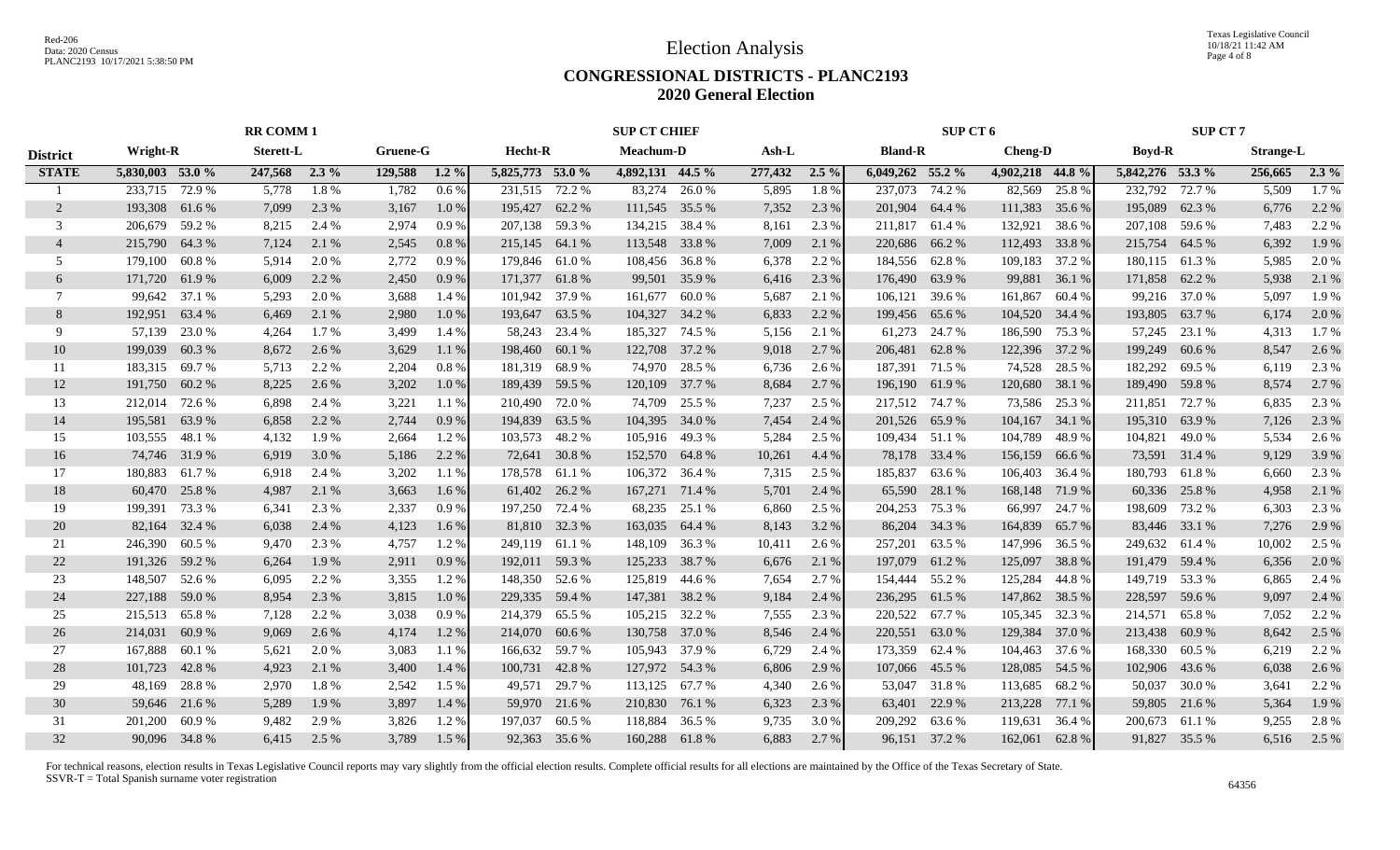### **CONGRESSIONAL DISTRICTS - PLANC2193 2020 General Election**

|                 | <b>SUP CT 7</b>   |                   | <b>SUP CT 8</b>   |                    | CCA <sub>3</sub>    |                   | CCA <sub>4</sub>  |                   | CCA <sub>9</sub>   |                     |
|-----------------|-------------------|-------------------|-------------------|--------------------|---------------------|-------------------|-------------------|-------------------|--------------------|---------------------|
| <b>District</b> | <b>Williams-D</b> | <b>Busby-R</b>    | <b>Triana-D</b>   | Oxford-L           | <b>Richardson-R</b> | Davis Frizell-D   | <b>Yeary-R</b>    | <b>Clinton-D</b>  | <b>Newell-R</b>    | <b>Birmingham-D</b> |
| <b>STATE</b>    | 4,860,388 44.3 %  | 5,845,851 53.4 %  | 4,825,339 44.1 %  | 274,876<br>$2.5\%$ | 5,952,614 54.5 %    | 4,962,780 45.5 %  | 5,972,977 54.8 %  | 4,922,833 45.2 %  | $6,014,555$ 55.3 % | 4,861,782 44.7 %    |
|                 | 81,939<br>25.6 %  | 233,088<br>72.9 % | 80,753<br>25.3 %  | 1.8%<br>5,822      | 235,294<br>73.7 %   | 84,125<br>26.3%   | 235,739<br>73.9 % | 83,121<br>26.1 %  | 236,470<br>74.1 %  | 25.9 %<br>82,500    |
| 2               | 111,476<br>35.6 % | 196,355<br>62.7 % | 109,673<br>35.0 % | 7,168<br>2.3 %     | 199,064 63.8 %      | 112,825<br>36.2 % | 198,983<br>63.9%  | 112,541<br>36.1 % | 200,000<br>64.3%   | 111,194<br>35.7 %   |
| 3               | 38.2 %<br>132,763 | 207,798<br>59.9 % | 130.672<br>37.6 % | 8,610<br>2.5 %     | 209,925<br>60.9 %   | 134,662<br>39.1 % | 211,021<br>61.2%  | 133,799<br>38.8%  | 211,808<br>61.6%   | 131,842 38.4 %      |
| $\overline{4}$  | 112,238<br>33.6 % | 216,026 64.8 %    | 110,163<br>33.0 % | 7,427<br>2.2 %     | 218,311 65.6 %      | 114,257<br>34.4 % | 219,250<br>66.0%  | 113,094<br>34.0 % | 66.3%<br>220,079   | 111,882<br>33.7 %   |
| .5              | 107,813<br>36.7 % | 180,705<br>61.6 % | 106,603<br>36.3%  | 6,216<br>2.1 %     | 182,536<br>62.2 %   | 37.8%<br>110,718  | 183,338<br>62.6 % | 109,485<br>37.4 % | 183,691<br>62.8%   | 108,681<br>37.2 %   |
| 6               | 98,686<br>35.7%   | 172,139<br>62.3%  | 97,572<br>35.3 %  | 6,389<br>2.3 %     | 173,498 63.1 %      | 101,421<br>36.9%  | 175,196<br>63.7 % | 99,932<br>36.3 %  | 63.9%<br>175,762   | 36.1 %<br>99,108    |
| $\tau$          | 163,645<br>61.1 % | 38.4 %<br>102,694 | 159,038<br>59.4 % | 5,858<br>2.2 %     | 103,063<br>38.7 %   | 163,533<br>61.3%  | 37.9 %<br>101,006 | 165,407<br>62.1 % | 38.9%<br>103,233   | 162,364<br>61.1 %   |
| 8               | 104,076<br>34.2 % | 194,299<br>63.9%  | 102,936<br>33.9 % | 6,614<br>2.2 %     | 196,737 64.9 %      | 106,189<br>35.1 % | 197,347<br>65.2 % | 105,222<br>34.8%  | 198,173<br>65.5 %  | 104,169<br>34.5 %   |
| 9               | 186,636<br>75.2 % | 58,189<br>23.5 %  | 184,625<br>74.5 % | 4,856<br>2.0 %     | 59,353<br>24.0 %    | 188,040<br>76.0%  | 58,898<br>23.8 %  | 188,350<br>76.2 % | 60,205<br>24.4 %   | 186,271<br>75.6 %   |
| 10              | 121,163<br>36.8%  | 199,560<br>60.8%  | 119,756<br>36.5 % | 9,021<br>2.7 %     | 203,004<br>62.0 %   | 124,158<br>38.0%  | 203,866<br>62.5 % | 122,474<br>37.5 % | 204,691<br>62.8%   | 121,021<br>37.2 %   |
| 11              | 73,747<br>28.1 %  | 182,221<br>69.6%  | 73,095<br>27.9 %  | 6,563<br>2.5 %     | 185,271<br>70.8%    | 76,235<br>29.2 %  | 186,295<br>71.3 % | 74,888<br>28.7 %  | 71.5 %<br>186,677  | 74,348<br>28.5 %    |
| 12              | 37.5 %<br>118,675 | 190,075<br>60.1 % | 116,998<br>37.0 % | 8,937<br>2.8%      | 193,177 61.2 %      | 122,353<br>38.8%  | 194,535<br>61.8%  | 120,377<br>38.2 % | 194,994 62.1 %     | 119,222<br>37.9 %   |
| 13              | 72,751<br>25.0%   | 212,319 72.9 %    | 71,514<br>24.6 %  | 7,251<br>2.5 %     | 215,107<br>74.1 %   | 75,342<br>25.9 %  | 216,056 74.6 %    | 73,678<br>25.4 %  | 216,558 74.8 %     | 72,853<br>25.2 %    |
| 14              | 103,420<br>33.8%  | 195,833<br>64.1 % | 101,886<br>33.4 % | 2.5 %<br>7,746     | 198,885 65.3 %      | 105,740<br>34.7 % | 199,386<br>65.6 % | 104,651<br>34.4 % | 65.9%<br>200,166   | 103,527<br>34.1 %   |
| 15              | 103,488<br>48.4 % | 102,405<br>48.0%  | 105,843<br>49.6 % | 5,308<br>2.5 %     | 106,364 49.8%       | 107,145<br>50.2 % | 107,675 50.6 %    | 105,311<br>49.4 % | 108,790 51.3%      | 48.7%<br>103,140    |
| 16              | 151,738<br>64.7 % | 71,515 30.6 %     | 153,527<br>65.6 % | 8,856<br>3.8%      | 76,417 32.7 %       | 157,208<br>67.3 % | 77,328<br>33.2 %  | 155,502<br>66.8%  | 78,290<br>33.7 %   | 66.3%<br>153,749    |
| 17              | 105,069<br>35.9%  | 180,854<br>61.9 % | 104,018<br>35.6 % | 7,199<br>2.5 %     | 183,338 62.9 %      | 108,000<br>37.1 % | 184,066 63.3 %    | 106,568<br>36.7%  | 184,760<br>63.7 %  | 105,407<br>36.3 %   |
| 18              | 168,594<br>72.1 % | 61,653<br>26.4 %  | 166,557<br>71.3 % | 5,287<br>2.3 %     | 62,882 27.0 %       | 170,124<br>73.0 % | 62,452<br>26.8%   | 170,312<br>73.2 % | 63,950<br>27.5 %   | 168,473<br>72.5 %   |
| 19              | 66,571<br>24.5 %  | 198,611<br>73.3 % | 65,338<br>24.1 %  | 6,951<br>2.6 %     | 201,585<br>74.5 %   | 69,042<br>25.5 %  | 202,162<br>75.0%  | 67,315<br>25.0 %  | 202,678<br>75.3 %  | 66,573<br>24.7 %    |
| 20              | 161,686<br>64.1 % | 81,632<br>32.4 %  | 162,995<br>64.6 % | 7,663<br>3.0 %     | 86,003<br>34.3 %    | 165,051<br>65.7 % | 34.6 %<br>86,919  | 164,529<br>65.4 % | 88,296<br>35.2 %   | 162,290<br>64.8 %   |
| 21              | 146,639<br>36.1 % | 249,585 61.5%     | 145,262<br>35.8%  | 10,836<br>2.7 %    | 254,788<br>63.0%    | 149,604<br>37.0 % | 255,917<br>63.3%  | 148,152<br>36.7 % | 257,230<br>63.8%   | 145,792<br>36.2 %   |
| 22              | 38.7 %<br>124,648 | 192,726<br>59.8%  | 38.0%<br>122,580  | 6,913<br>2.1 %     | 195,007<br>60.7%    | 126,308<br>39.3 % | 195,059<br>60.8%  | 125,773<br>39.2 % | 196,469<br>61.4 %  | 123,603<br>38.6 %   |
| 23              | 124,068<br>44.2 % | 147,983<br>52.7 % | 44.7 %<br>125,431 | 7,288<br>2.6 %     | 152,842 54.6 %      | 126,942<br>45.4 % | 153,360<br>54.9%  | 126,130<br>45.1 % | 55.8%<br>155,137   | 122,996<br>44.2 %   |
| 24              | 38.1 %<br>146,180 | 229,284<br>59.9 % | 37.6 %<br>143,944 | 9,773<br>2.6 %     | 232,414 60.8%       | 149,938<br>39.2 % | 233,338<br>61.2%  | 148,109<br>38.8%  | 234,706<br>61.6 %  | 146,055<br>38.4 %   |
| 25              | 104,296<br>32.0 % | 215,305 66.2 %    | 102,258<br>31.4 % | 7,781<br>2.4 %     | 217,738 67.0 %      | 107,176<br>33.0 % | 218,715<br>67.5 % | 105,415<br>32.5 % | 219,225<br>67.8%   | 104,344<br>32.2 %   |
| 26              | 128,438<br>36.6 % | 214,130<br>61.2%  | 36.1 %<br>126,126 | 9,599<br>2.7 %     | 216,926 62.2 %      | 131,656<br>37.8%  | 218,068<br>62.8%  | 129,402<br>37.2 % | 219,626<br>63.3 %  | 127,599<br>36.7 %   |
| 27              | 103,506<br>37.2 % | 167,692<br>60.5 % | 103,353<br>37.3 % | 6,351<br>2.3 %     | 170,547 61.6 %      | 106,529<br>38.4 % | 62.2%<br>172,017  | 104,498<br>37.8%  | 172,342<br>62.5 %  | 103,288<br>37.5 %   |
| 28              | 127,167<br>53.9%  | 100,357<br>42.6 % | 128,986 54.7 %    | 6,435<br>2.7%      | 104,576 44.8 %      | 128,888<br>55.2 % | 105,473<br>45.3 % | 127,236<br>54.7 % | 107,486<br>46.0%   | 126,168<br>54.0 %   |
| 29              | 112,901<br>67.8%  | 48,893<br>29.4 %  | 114,171<br>68.5 % | 3,504<br>2.1 %     | 50,831 30.6 %       | 115,454<br>69.4 % | 51,287<br>30.9%   | 114,802<br>69.1 % | 52,440 31.7 %      | 113,204<br>68.3%    |
| 30              | 76.4 %<br>211,511 | 60,010 21.8 %     | 210,060<br>76.2 % | 5,762<br>2.1 %     | 61,385 22.2 %       | 77.8%<br>214,560  | 62,078<br>22.5 %  | 213,437<br>77.5 % | 22.8%<br>62,788    | 77.2 %<br>212,132   |
| 31              | 118,717<br>36.1 % | 201,464<br>61.4 % | 116,866<br>35.6 % | 9,966<br>3.0 %     | 205,686 62.7 %      | 122,122<br>37.3 % | 206,371<br>63.2 % | 120,183<br>36.8%  | 207,736<br>63.6 %  | 118,737<br>36.4 %   |
| 32              | 160,045 61.9 %    | 92,032 35.7 %     | 158,830 61.6%     | 7,024<br>2.7 %     | 93,896 36.5 %       | 63.5 %<br>163,491 | 94,303 36.7 %     | 162,561<br>63.3%  | 95,276 37.2 %      | 161,048 62.8 %      |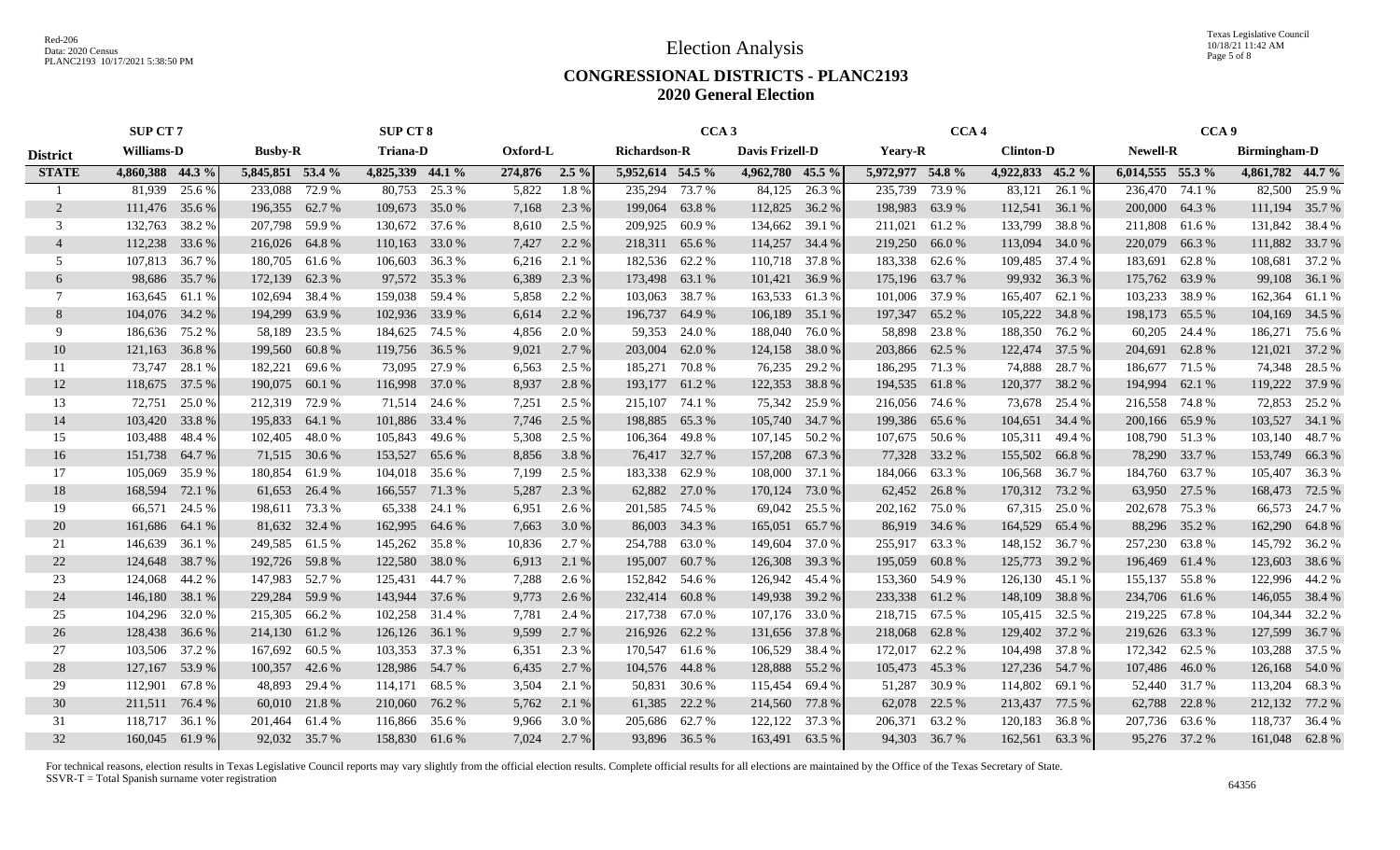Red-206 Data: 2020 Census PLANC2193 10/17/2021 5:38:50 PM

Election Analysis

Texas Legislative Council 10/18/21 11:42 AM Page 6 of 8

# **CONGRESSIONAL DISTRICTS - PLANC2193 2020 General Election**

|                 |                   |                  | <b>PRESIDENT</b> |                  |                  |                  | <b>U.S. SEN</b>   |                |                  | <b>RR COMM1</b>   |
|-----------------|-------------------|------------------|------------------|------------------|------------------|------------------|-------------------|----------------|------------------|-------------------|
| <b>District</b> | <b>Biden-D</b>    | Trump-R          | Jorgensen-L      | <b>Hawkins-G</b> | Write-In-W       | Cornvn-R         | Hegar-D           | McKennon-L     | <b>Collins-G</b> | Castaneda-D       |
| 33              | 74.2 %<br>139.303 | 45,702 24.4 %    | 1,738<br>$0.9\%$ | $0.5\%$<br>894   | $0.0\%$<br>35    | 47.633<br>25.7 % | 132.262<br>71.3 % | 3.494<br>1.9 % | 2,059<br>$.1\%$  | 131,868 71.7 %    |
| 34              | 116,930 57.2 %    | 85.231<br>41.7 % | $0.6\%$<br>1,256 | $0.3\%$<br>711   | 0.1%<br>198      | 79,832 40.7 %    | 109,813 56.0 %    | 1.9%<br>3,795  | 2,732<br>$1.4\%$ | 114,128 59.3 %    |
| 35              | 71.5 %<br>187.833 | 69,388 26.4 %    | 3,641<br>$1.4\%$ | $0.5\%$<br>1,229 | $0.2\%$<br>449   | 27.9 %<br>71.614 | 175.917<br>68.5 % | 6,519<br>2.5 % | 2,780<br>$.1\%$  | 172,816 68.2 %    |
| 36              | 33.6 %<br>102.311 | 198,580 65.2 %   | $1.0\%$<br>3,132 | $0.2\%$<br>687   | 0.0 %<br>49      | 197,116 65.6 %   | 96,487 32.1 %     | 5,237<br>1.7 % | 1,714<br>$0.6\%$ | 94,871 31.9 %     |
| 37              | 75.2 %<br>289.199 | 86,821 22.6 %    | 5,737<br>$1.5\%$ | $0.3\%$<br>1,336 | 1,428<br>$0.4\%$ | 25.7 %<br>97.504 | 271.726<br>71.7 % | 7,229<br>1.9%  | 2,481<br>$0.7\%$ | 259.186<br>70.1 % |
| 38              | 40.2 %<br>143,904 | 208,709 58.4 %   | 1.2 %<br>4,125   | $0.2\%$<br>822   | 0.0 %            | 216.957<br>61.2% | 129,897 36.6 %    | 5,891<br>1.7 % | 1,835<br>$0.5\%$ | 125,220 35.9 %    |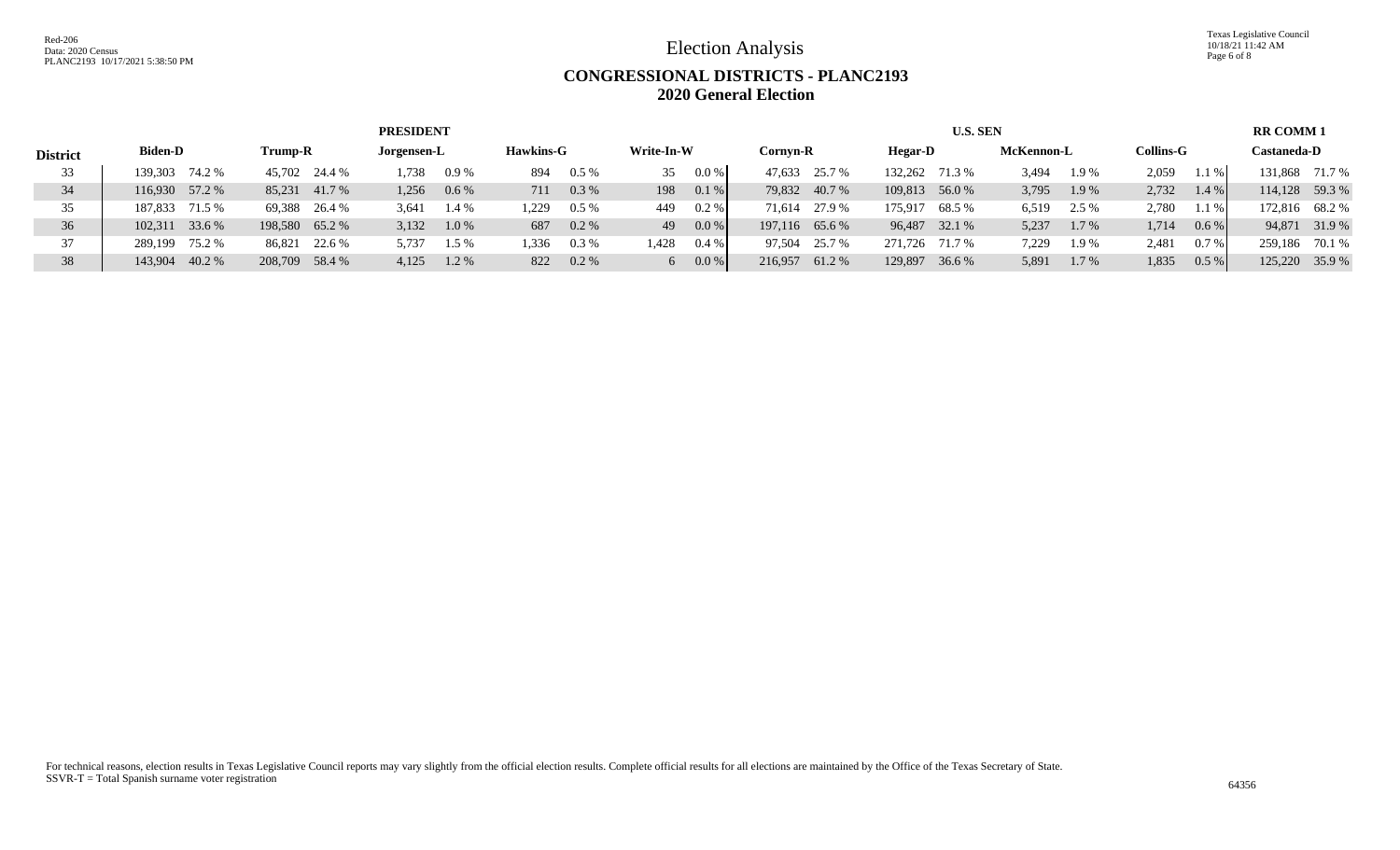Texas Legislative Council 10/18/21 11:42 AM Page 7 of 8

## **CONGRESSIONAL DISTRICTS - PLANC2193 2020 General Election**

|                 |                  | <b>RR COMM1</b>  |                |                   | <b>SUP CT CHIEF</b> |                   | SUP CT 6         |                   | <b>SUP CT 7</b> |                  |
|-----------------|------------------|------------------|----------------|-------------------|---------------------|-------------------|------------------|-------------------|-----------------|------------------|
| <b>District</b> | Wright-R         | <b>Sterett-L</b> | Gruene-G       | <b>Hecht-R</b>    | <b>Meachum-D</b>    | Ash-L             | <b>Bland-R</b>   | <b>Cheng-D</b>    | <b>Boyd-R</b>   | <b>Strange-L</b> |
| 33              | 45,755 24.9 %    | 3,622<br>2.0 %   | 2,734<br>1.5 % | 45,366 24.6 %     | 133,851<br>72.7 %   | 2.6 %<br>4,863    | 48,175 26.2 %    | 73.8 %<br>135.444 | 45,740 24.9 %   | 4,455<br>2.4 %   |
|                 | 72,162 37.5 %    | 1.8%<br>3,530    | 1.4%<br>2,734  | 70,463 37.3 %     | 112,882 59.8 %      | 2.9 %<br>5,416    | 77,706 40.8 %    | 59.2 %<br>112.799 | 72,387 38.5 %   | 4,973<br>2.6 %   |
| 35              | 26.7 %<br>67.777 | 2.8%<br>7.117    | 5,767<br>2.3 % | 67,669 26.7 %     | 69.7 %<br>176,493   | 8,988<br>3.6 %    | 72,501 28.8 %    | 179.118<br>71.2 % | 68,804 27.3 %   | 8,105<br>3.2 %   |
| 36              | 65.3%<br>193.931 | 1.9 %<br>5,792   | 2,578<br>0.9%  | 194.387<br>65.4 % | 96,300 32.4 %       | $2.2 \%$<br>6,436 | 200,204 67.6 %   | 32.4 %<br>95,880  | 194,358 65.6 %  | 5,826<br>2.0 %   |
|                 | 25.0 %<br>92,645 | 10,571<br>2.9 %  | 2.1 %<br>7,594 | 93,370 25.2 %     | 265,281<br>71.6 %   | 11,609<br>3.1 %   | 100,919 27.4 %   | 72.6 %<br>267,251 | 93,356 25.4 %   | 10,548<br>2.9 %  |
| 38              | 61.0%<br>213,104 | 7,390<br>2.1 %   | 3,562<br>1.0%  | 61.9%<br>216,869  | 125,607 35.9 %      | 2.2 %<br>7,698    | 223,377<br>64.0% | 36.0%<br>125,506  | 213,847 61.4 %  | 6,983<br>$2.0\%$ |